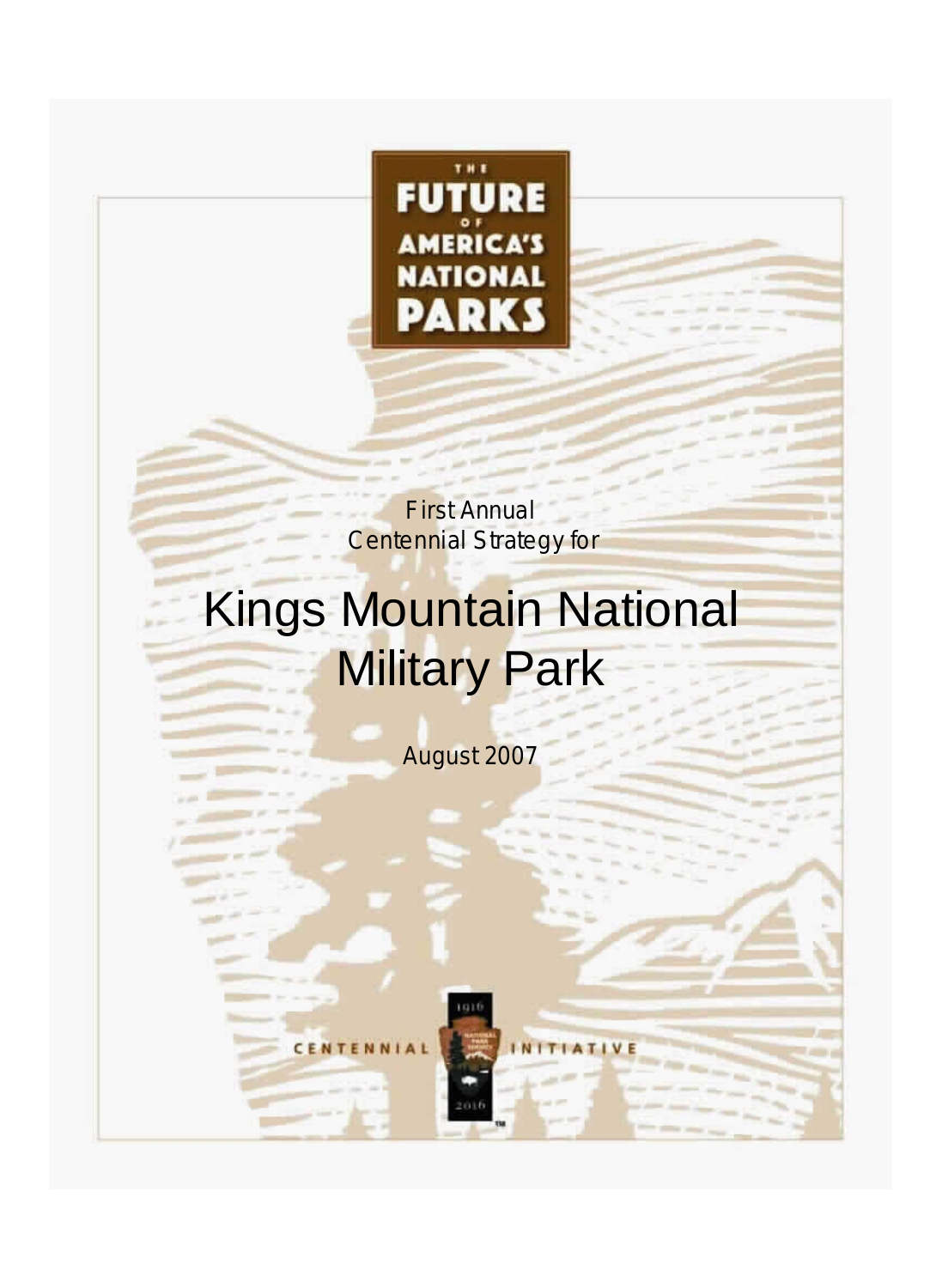## **Site:** KIMO

## **Vision Statement**

Kings Mountain National Battlefield was established on March 3, 1931, for the purpose of commemorating the Battle of Kings Mountain, which was fought on the 7th day of October 1780.

The park preserves the entire battlefield site of one of the most important Patriot victories of the American Revolution and the first major Patriot victory of the Southern Campaign. This battle was recognized by both sides as a turning point in the war.

Our vision is for Kings Mountain National Military Park to remain a small oasis in an ever growing, more conjested, fast paced world that allow people to escape, reflect and rejuvenate. During their time visiting the park they will come to understand the important role the south played in the Rev War and understand and appreciate the important role the National Park Service plays in their lives today.

## **Park/ Superintendent/ Program Manager**

Erin K. Broadbent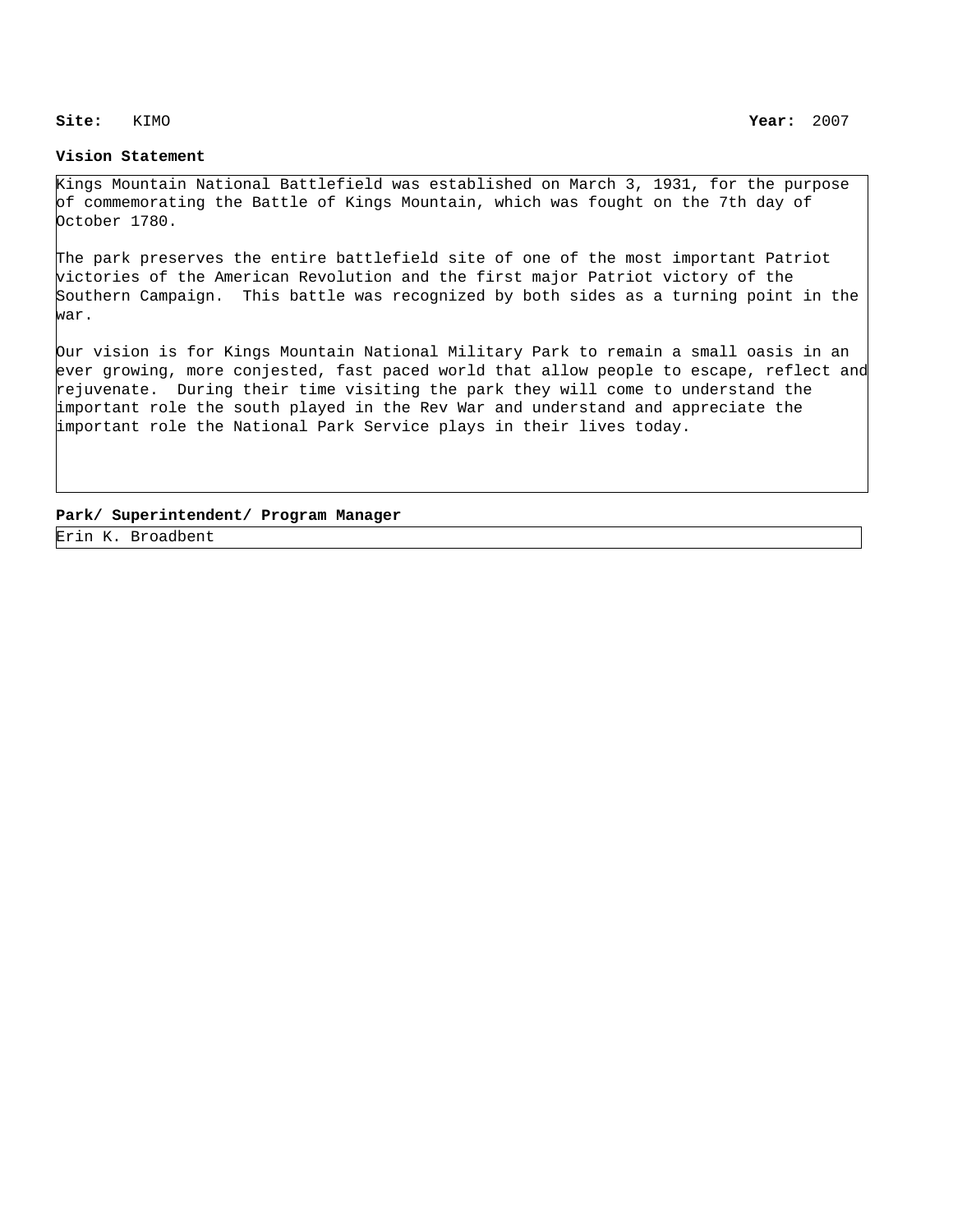# Site: KIMO Site: KIMO **X Provide inspiring, safe, and accessible places for people to enjoy - the standard X to which all other park systems aspire. Improve the condition of park resources and assets. STEWARDSHIP STEWARDSHIP X X X Other Park/ Program performance goal(s) Restore native habitats by controlling invasive species and reintroducing key plant and animal species. Other Park/ Program performance goal(s)** The 1.5 mile battlefield loop trail is the prime resource of the park in that it takes you around the battlefield and tells the story of the battle. The trail is paved, but has extreme steep slopes and major cross slopes making it unaccessible to wheelchair users and anyone who might have difficulty walking. The goal would be to make the trail accessible to all. Inventory, map and treat Invasive Exotic Plants at King Mountain NMP and adjoining Kings Mountain State Park. KIMO has a vested interest in the adjoing stte park as 6,000 of the 10,000 acres was deeded to the state park under the Recreation Demonstration Act in 1941. Both parks share the same species of exotics. Working together we will achieve the common goal of control and prevention of impacts from invasive exotic plants, making maximum use of limited funds and resources. Enhance knowledge of and restore the Piedmont Prairie and Pine-Oak Savanna ecosystems to improve the historic scence and increase biodiversity. -Conduct data mining for all scholarly research on Piedmont Prairies and Pine-Oak Savannas and organize material into a useable format for practitioners within the NPS, USFS, USFWS and other partners. -Seek partnership dollars to conduct symposium on Piedmonmt Prairies and Pine-Oak Savanna ecosystems. - Partner with universities to conduct research on restoration of these disappearing ecosystems. **X X X** The work described currently is supported by OFS and/ or PMIS The work described currently is supported by OFS and/ or PMIS The work described currently is supported by OFS and/ or PMIS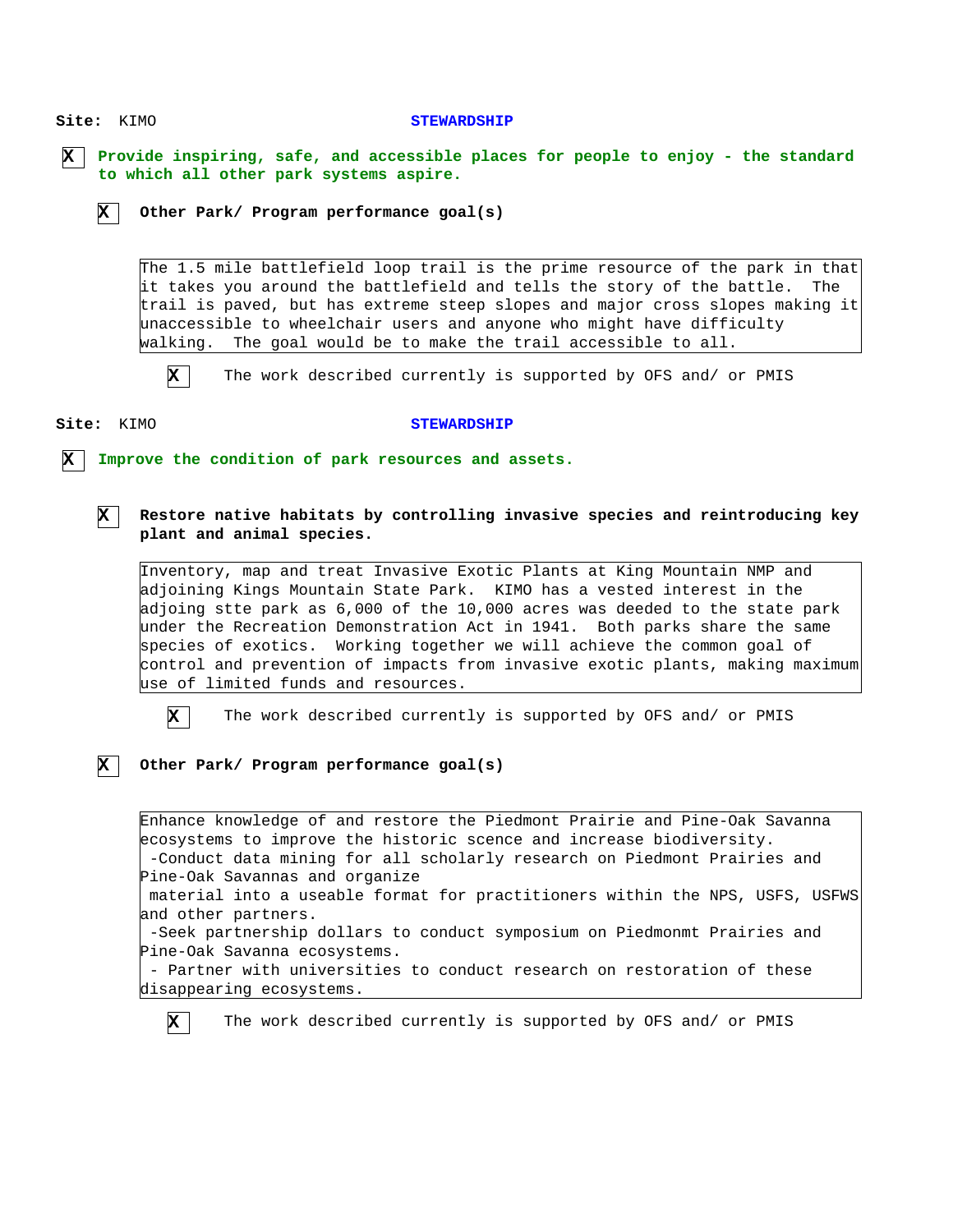### Site: KIMO

#### **ENVIRONMENT**

**X Reduce environmental impacts of park operations.**

**X**

**Reduce the environmental impacts of park operations on air and water quality.**

KIMO will increase our recycling efforts throughout the park, thus reducing the amount of solid waste that goes to the landfill. We will purchase Energy Star appliances and fuel efficient vehicles and equipment. We will use soy based oil when we can and we will purchase bio-fuel. We will purchase 100% recycled paper. We will replace the water heaters with solar powered units and install outside solar powered lights. And if the money becomes available our goal is to install a totally "green" wastewater treatment plant. Decrease dependence on petroleum based fuels by purchasing vehicles capable of utilizing ethanol or other alternative sources of fuel.



The work described currently is supported by OFS and/ or PMIS

Site: KIMO

**X**

## **RECREATION**

**X Encourage collaboration among and assist park and recreation systems at every level—federal, regional, state, local—to help build an outdoor recreation network accessible to all Americans.**

**Rehabilitate over 2,000 miles of trails within or connected to national parks, including trails accessible to those with disabilities.**

We will rehabilitate the 1.5 mile battlefield loop trail to eliminate the steep slopes and sever cross slopes making the trail accessible to all.

Continue to work with the City of Kings Mountain, Crowders Mountain State Park and Kings Mountain State Park to complete the Ridgeline Trail, which when completed will run from the City to Crowders to Kings Mountain.

Partnering with the Overmountain Victory Trail Association of Cherokee County, the Overmountain Victory National Historic Trail and Cowpens NB to complete the 30 miles of the Overmountain Victory National Historic Trail between Cowpens and Kings Mountain NMP.

**X**

The work described currently is supported by OFS and/ or PMIS